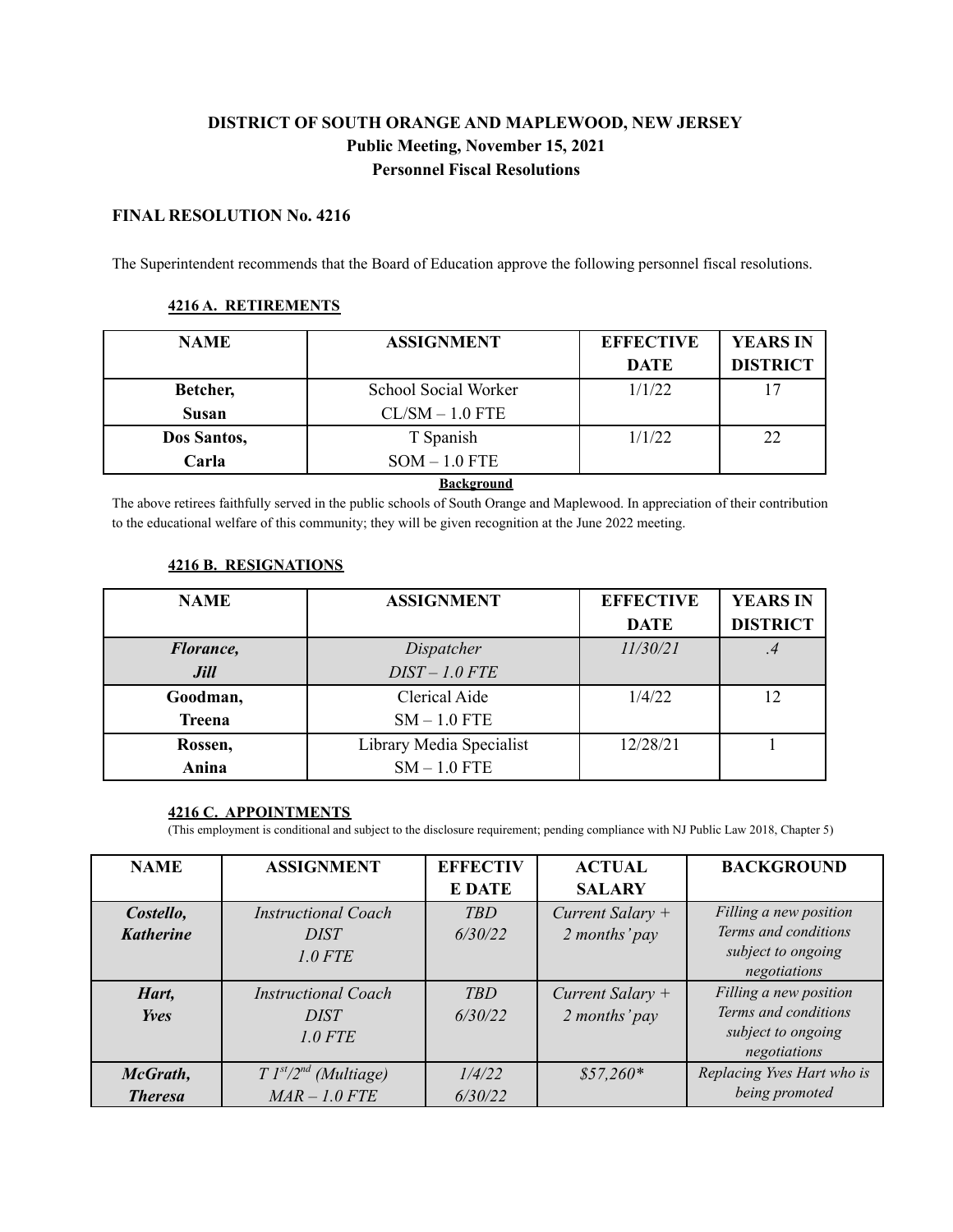#### \* SOMEA salary based on 2020-21 agreement

#### **4216 D. CHANGE IN END DATE**

| NAME   | <b>ASSIGNMENT</b> | <b>OLD END</b><br><b>DATE</b> | <b>NEW END</b><br>DATE |
|--------|-------------------|-------------------------------|------------------------|
| Cohen, | T Business        | 11/19/21                      | 11/10/21               |
| Scott  | CHS – 1.0 FTE     |                               |                        |

#### **4216 E. CHANGE IN START DATE**

| <b>NAME</b> | <b>ASSIGNMENT</b> | <b>OLD START DATE</b> | <b>NEW START DATE</b> |
|-------------|-------------------|-----------------------|-----------------------|
| Langley,    | School Bus Driver | 1/8/21                | 1/9/21                |
| Nicole      | DIST - 6 FTE      |                       |                       |

#### **4216 F. LEAVE REPLACEMENT APPOINTMENT FOR THE 2021-22 SCHOOL YEAR**

(This employment is conditional and subject to the disclosure requirement; pending compliance with NJ Public Law 2018, Chapter 5)

| <b>NAME</b>       | <b>ASSIGNMENT</b> | <b>EFFECTIVE</b> | <b>ACTUAL</b> | <b>BACKGROUND</b>        |
|-------------------|-------------------|------------------|---------------|--------------------------|
|                   |                   | DATE             | <b>SALARY</b> |                          |
| Selesky,          | T Dance           | 1/19/22          | $$53,660*$    | Filling in for C. Ogando |
| <b>Jacqueline</b> | $MM - 1.0$ FTE    | 6/30/22          |               | while out on leave       |

# **4216 G. TRANSFER**

| <b>NAME</b> | <b>OLD ASSIGNMENT</b> | <b>NEW ASSIGNMENT</b> | <b>EFFECTIVE</b> |
|-------------|-----------------------|-----------------------|------------------|
|             |                       |                       | DATE             |
| Lewis,      | School Bus Driver     | School Bus Aide       | 11/16/21         |
| Alvin       | DIST - 6 FTE          | DIST - 6 FTE          | 6/30/22          |

### **4216 H. LEAVES OF ABSENCE**

| <b>NAME</b>     | <b>ASSIGNMENT</b> | <b>EFFECTIVE DATE</b>     |
|-----------------|-------------------|---------------------------|
| Giarratana,     | AV Tech           | $11/15/21 - 11/29/21$     |
| <b>Jason</b>    | $DIST - 1.0$ FTE  | (Unpaid Medical Leave)    |
| Inn,            | <b>T SPED/INC</b> | 11/8/21-11/19/21          |
| <b>Hee Sook</b> | <b>TUS</b>        | (Paid Sick/Personal Days) |
|                 | <b>1.0 FTE</b>    | 11/22/21-12/1/21          |
|                 |                   | (Unpaid Medical Leave)    |
| Lachmund,       | T PE              | 12/22/21-2/28/22          |
| Jordyn          | $CLIN - 1.0$ FTE  | (Unpaid Childcare Leave)  |
| Lawrence,       | T English         | $11/8/21 - 11/12/21$      |
| <b>Stacey</b>   | <b>CHS</b>        | (Paid Sick Days)          |
|                 | <b>1.0 FTE</b>    | 11/15/21-12/23/21         |
|                 |                   | (Unpaid FMLA)             |
| Leggio,         | T SCI             | 12/13/21-1/4/22           |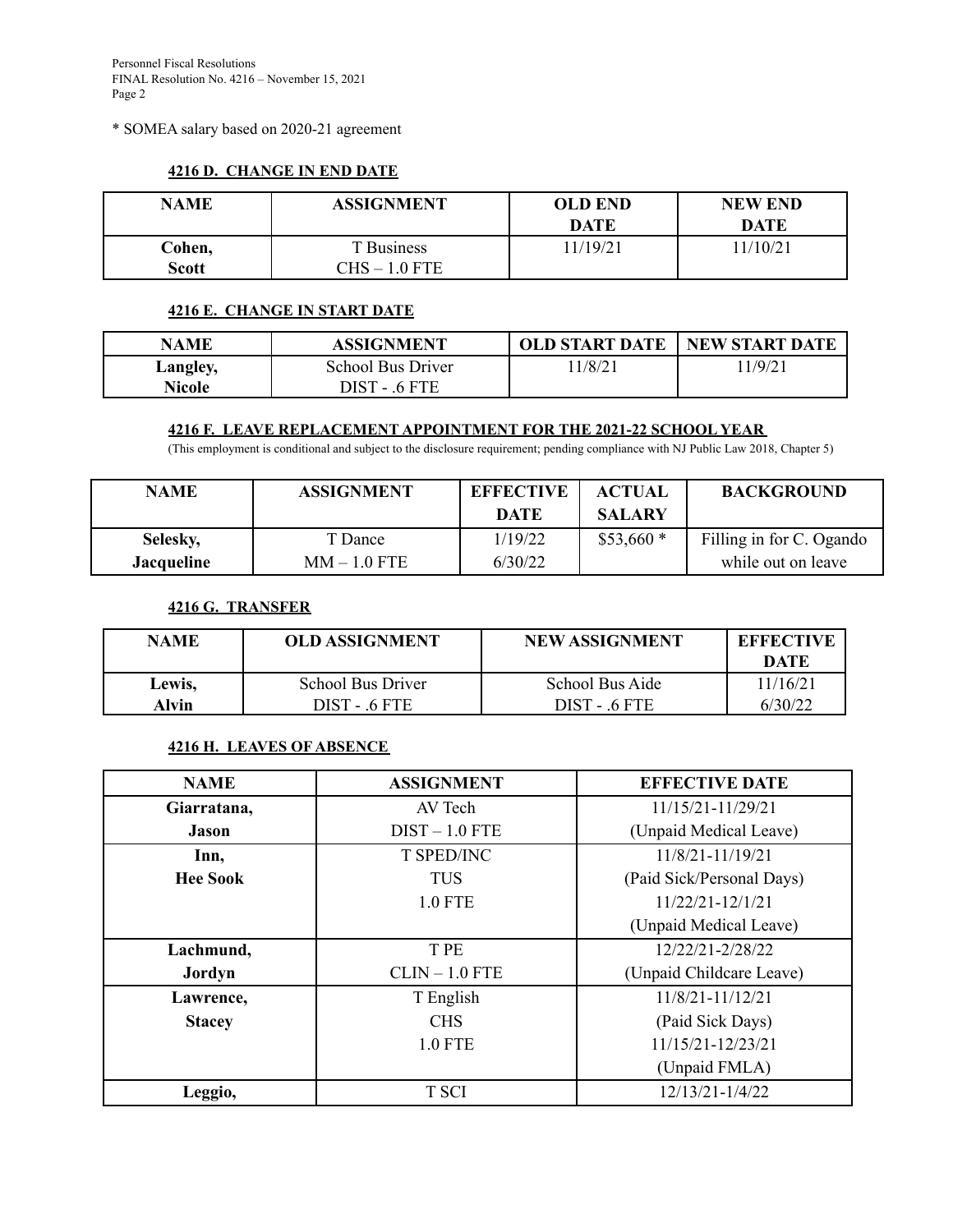Personnel Fiscal Resolutions FINAL Resolution No. 4216 – November 15, 2021 Page 3

| Vincent   | MМ              | (Paid Sick/Personal Days) |
|-----------|-----------------|---------------------------|
|           | 1.0 FTE         | $1/5/22 - 3/4/22$         |
|           |                 | (Unpaid FMLA)             |
| Wieboldt, | T Math          | $11/30/21 - 6/30/22$      |
| Katherine | $SOM - 1.0$ FTE | (Unpaid Childcare Leave)  |

# **4216 I. STIPEND**

| <b>NAME</b>              | <b>ASSIGNMENT</b> | <b>EFFECTIVE</b> | <b>SALARY</b> |
|--------------------------|-------------------|------------------|---------------|
|                          |                   | <b>DATE</b>      |               |
| Lawrence,                | Guildscript       | 10/29/21         | $-$1,661.50$  |
| <b>Stacey</b>            | CHS - .5 FTE      | 6/30/22          |               |
| Science Fair<br>Zavocki, |                   | 11/1/21          | \$3,223       |
| <b>Mary Alice</b>        | $MM - 1.0$ FTE    | 6/30/22          |               |

# **4216 J. SALARY ADJUSTMENTS**

| <b>NAME</b>      | <b>ASSIGNMENT</b>    | <b>EFFECTIVE</b>    | <b>ADJUSTMENT</b> | <b>ACTUAL</b> |
|------------------|----------------------|---------------------|-------------------|---------------|
|                  |                      | <b>DATE</b>         |                   | <b>SALARY</b> |
| Bohm,            | <b>LDTC</b>          | $10/1 - 10/29/21$   | \$93.25           | \$1,958.25    |
| <b>Kathleen</b>  | CHS - .2 FTE         | $(21 \text{ days})$ | (per day)         |               |
| Freitas,         | <b>LDTC</b>          | $10/1 - 10/29/21$   | \$98.95           | \$2,077.95    |
| <b>Alexandra</b> | CHS - .2 FTE         | $(21 \text{ days})$ | (per day)         |               |
| McCormick,       | School Social Worker | $10/1 - 10/29/21$   | \$71.06           | \$1,492.26    |
| <b>Phillip</b>   | CHS - .2 FTE         | $(21 \text{ days})$ | (per day)         |               |
| Speth,           | School Psychologist  | $10/1 - 10/29/21$   | \$98.95           | \$2,077.95    |
| Gregory          | CHS - .2 FTE         | $(21 \text{ days})$ | (per day)         |               |
| Teng,            | School Psychologist  | $10/1 - 10/29/21$   | \$89.06           | \$1,870.26    |
| Deborah          | CHS - .2 FTE         | $(21 \text{ days})$ | (per day)         |               |
| Kaller,          | <b>T SPED/INC</b>    | $10/1 - 10/29/21$   | \$76.26           | \$1,601.46    |
| <b>Nichole</b>   | CHS - .2 FTE         | $(21 \text{ days})$ | (per day)         |               |
| Obasi,           | T SPED/INC           | 10/1-10/29/21       | \$78.86           | \$1,656.06    |
| <b>Mabel</b>     | CHS - .2 FTE         | $(21 \text{ days})$ | (per day)         |               |
| Quinn,           | T SPED/INC           | $10/1 - 10/29/21$   | \$83.86           | \$1,761.06    |
| <b>Robin</b>     | CHS - .2 FTE         | $(21 \text{ days})$ | (per day)         |               |
| Spina,           | T SPED/INC           | $10/1 - 10/29/21$   | \$93.86           | \$1,971.06    |
| <b>Kathleen</b>  | CHS - .2 FTE         | $(21 \text{ days})$ | (per day)         |               |
| Stradford,       | T SPED/INC           | $10/1 - 10/29/21$   | \$98.95           | \$2,077.95    |
| Lynn             | CHS - .2 FTE         | $(21 \text{ days})$ | (per day)         |               |
| Fein,            | T SPED/INC           | $10/1 - 10/11/21$   | \$93.25           | \$652.75      |
| <b>Suzanne</b>   | <b>MM - .2 FTE</b>   | $(7 \text{ days})$  | (per day)         |               |
| Hesse,           | T SPED/INC           | $10/1 - 10/11/21$   | \$64.46           | \$451.22      |
| <b>Melissa</b>   | <b>MM - .2 FTE</b>   | $(7 \text{ days})$  | (per day)         |               |
| Simmons,         | T SPED/INC           | $10/1 - 10/11/21$   | \$66.46           | \$465.22      |
| <b>Adam</b>      | <b>MM - .2 FTE</b>   | $(7 \text{ days})$  | (per day)         |               |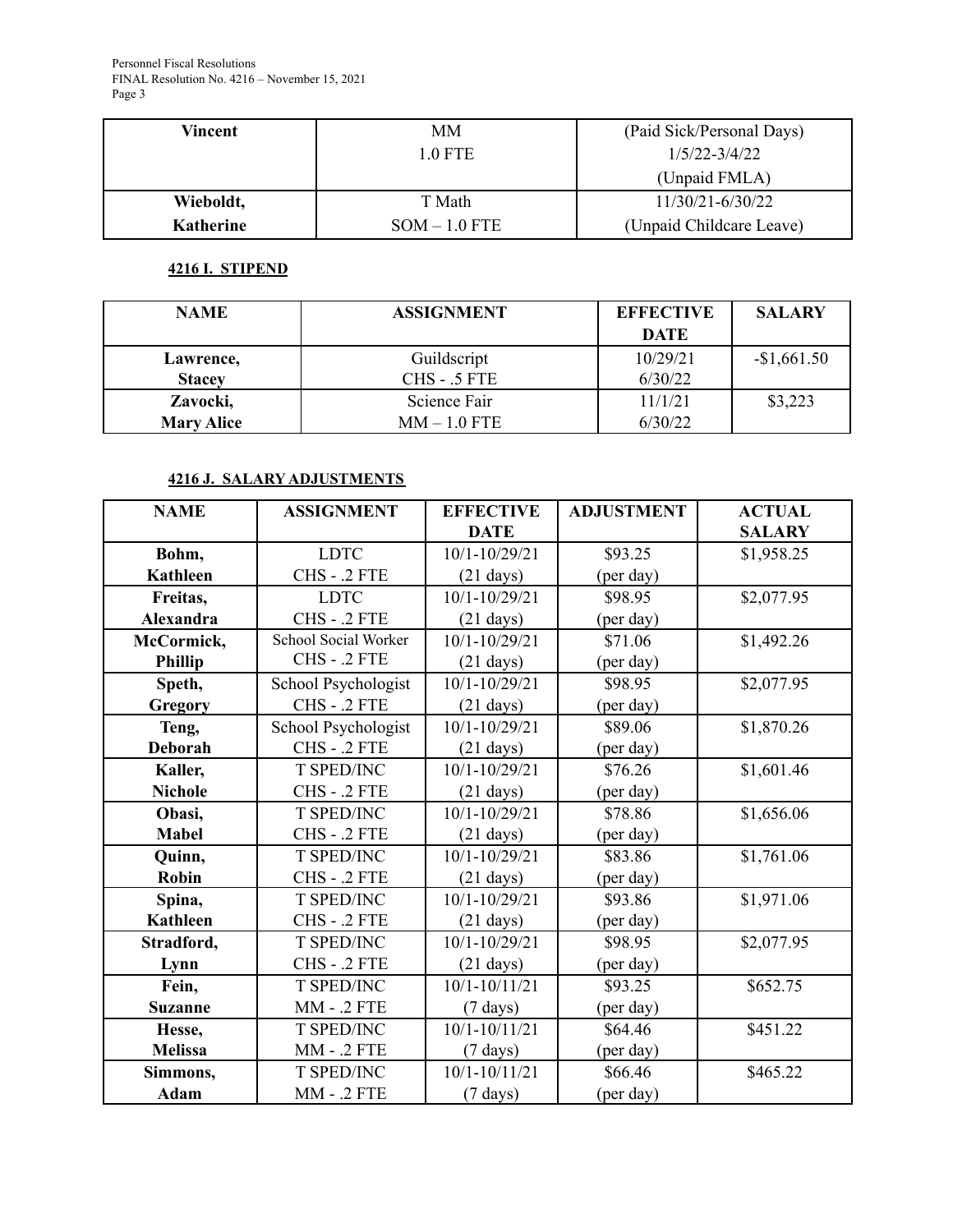Personnel Fiscal Resolutions FINAL Resolution No. 4216 – November 15, 2021 Page 4

| <b>Nicosia</b>   | <b>T SPED/INC</b>       | $10/1 - 10/11/21$   | \$72.26    | \$505.82   |
|------------------|-------------------------|---------------------|------------|------------|
| <b>Nicole</b>    | <b>MM - .2 FTE</b>      | $(7 \text{ days})$  | (per day)  |            |
| Silva,           | AIT                     | 10/18-10/29/21      | \$93.25    | \$932.50   |
| <b>Debra</b>     | <b>MM - .2 FTE</b>      | $(10 \text{ days})$ | (per day)  |            |
| Loupis,          | <b>SAC</b>              | $10/1 - 10/26/21$   | \$66.26    | \$1,192.68 |
| Michael          | CHS - .2 FTE            | $(18 \text{ days})$ | (per day)  |            |
| Clyburn,         | School Counselor        | 10/1-10/29/21       | \$83.86    | \$1,761.06 |
| <b>Brian</b>     | CHS - .2 FTE            | $(21 \text{ days})$ | (per day)  |            |
| Fleming,         | School Counselor        | $10/1 - 10/29/21$   | \$93.25    | \$1,958.25 |
| Yolande          | CHS - .2 FTE            | $(21 \text{ days})$ | (per day)  |            |
| Mooney-Chavez,   | <b>School Counselor</b> | $10/1 - 10/29/21$   | \$83.39    | \$1,751.19 |
| <b>Danielle</b>  | CHS - .2 FTE            | $(21 \text{ days})$ | (per day)  |            |
| Renelle,         | <b>School Counselor</b> | $10/1 - 10/29/21$   | \$78.91    | \$1,657.11 |
| <b>Stephanie</b> | CHS - .2 FTE            | $(21 \text{ days})$ | (per day)  |            |
| Williams,        | School Counselor        | $10/1 - 10/29/21$   | \$60.46    | \$1,269.66 |
| <b>Adrian</b>    | CHS - .2 FTE            | $(21 \text{ days})$ | (per day)  |            |
| Copeland,        | Clerical Aide           | $9/13 - 10/15/21$   | \$9.58     | \$134.12   |
| <b>Jeanette</b>  | $JEFF-1.0$ FTE          | (14 hours)          | (per hour) |            |
| Lewis,           | School Bus Aide         | 11/16/21            | $-$7,574$  | \$25,304   |
| <b>Alvin</b>     | DIST - .6 FTE           | 6/30/22             |            |            |

# **4216 K. STAFF FUNDED BY TITLE 1 FUNDS**

| <b>NAME</b>     | <b>ASSIGNMENT</b>            | <b>EFFECTIVE</b> | <b>ACTUAL</b> |
|-----------------|------------------------------|------------------|---------------|
|                 |                              | <b>DATE</b>      | <b>SALARY</b> |
| DeSarno,        | Teacher                      | 9/1/21           | \$49,960      |
| <b>Mary</b>     | $SB - .49$ FTE               | 6/30/22          |               |
|                 | ACCT# 20.231.100.101.SB.0231 |                  |               |
| Friedrich,      | Teacher                      | 9/1/21           | \$46,918      |
| Donna           | $SB - .49$ FTE               | 6/30/22          |               |
|                 | ACCT# 20.231.100.101.SB.0231 |                  |               |
| Miller,         | Teacher                      | 9/1/21           | \$39,414      |
| <b>Colleen</b>  | $MM - .47$ FTE               | 6/30/22          |               |
|                 | ACCT# 20.231.100.101.MM.0231 |                  |               |
| Strauss,        | Teacher                      | 9/1/21           | \$31,068      |
| <b>Brittany</b> | $MM - .49$ FTE               | 6/30/22          |               |
|                 | ACCT# 20.231.100.101.MM.0231 |                  |               |

# **4216 L. STAFF FUNDED BY TITLE 11-A FUNDS**

| <b>NAME</b>   | <b>ASSIGNMENT</b>            | <b>EFFECTIVE</b> | <b>ACTUAL</b> |
|---------------|------------------------------|------------------|---------------|
|               |                              | <b>DATE</b>      | <b>SALARY</b> |
| Massoud,      | Teacher                      | 9/1/21           | \$40,231      |
| <b>Nicole</b> | $CHS - .67$ FTE              | 6/30/22          |               |
|               | ACCT# 20.274.100.101.GR.0274 |                  |               |
| Silver,       | Teacher                      | 9/1/21           | \$40,231      |
| <b>Bianca</b> | $CHS - 0.59$ FTE             | 6/30/22          |               |
|               | ACCT# 20.274.100.101.GR.0274 |                  |               |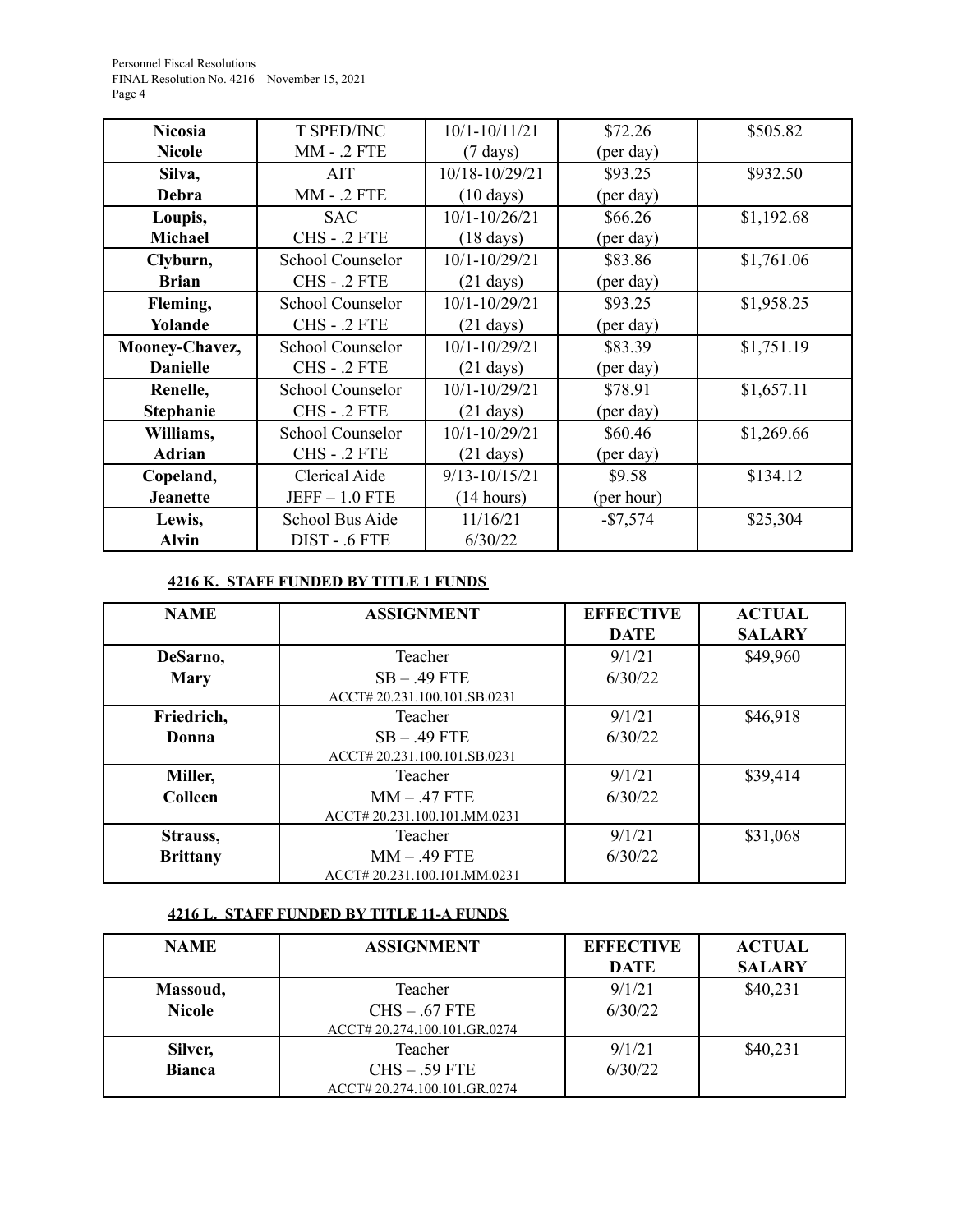# **4216 M. STAFF FUNDED BY PRESCHOOL EDUCATION EXPANSION AID (PEEA)**

| <b>NAME</b>             | <b>ASSIGNMENT</b>                                | <b>EFFECTIVE</b> | <b>ACTUAL</b> |
|-------------------------|--------------------------------------------------|------------------|---------------|
|                         |                                                  | <b>DATE</b>      | <b>SALARY</b> |
| Alcott,                 | Preschool Teacher                                | 9/1/21           | \$50,060      |
| Julia                   | $MONT-1.0$ FTE                                   | 6/30/22          |               |
|                         | ACCT#20.218.100.101.MO.5900                      |                  |               |
| Burns,                  | Preschool Secretary                              | 7/1/21           | \$58,606      |
| <b>Nicole</b>           | $MONT-1.0$ FTE                                   | 6/30/22          |               |
|                         | ACCT#20.218.200.105.MO.5900                      |                  |               |
| <b>China-Richardson</b> | Preschool Secretary                              | 7/1/21           | \$64,967      |
| <b>Felicia</b>          | $DIST-1.0$ $FTE$                                 | 6/30/22          |               |
|                         | ACCT#20.218.200.105.MO.5900                      |                  |               |
| Donovan,                | Preschool Teacher                                | 9/1/21           | \$59,060      |
| Kelly                   | $MONT-1.0$ FTE                                   | 6/30/22          |               |
|                         | ACCT#20.218.100.101.MO.5900                      |                  |               |
| Fantacone,              | Preschool Teacher                                | 9/1/21           | \$60,460      |
| <b>Samantha</b>         | $MONT-1.0$ FTE                                   | 6/30/22          |               |
|                         | ACCT#20.218.100.101.MO.5900                      |                  |               |
| Field,                  | Master Teacher                                   | 9/1/21           | \$71,060      |
| <b>Stacey</b>           | $DIST-1.0$ $FTE$                                 | 6/30/22          |               |
|                         | ACCT#20.218.200.176.MO.5900                      | 9/1/21           |               |
| Golden,                 | <b>Nurse</b>                                     |                  | \$67,760      |
| <b>Steffi</b>           | $MONT-1.0$ FTE                                   | 6/30/22          |               |
|                         | ACCT#20.218.200.104.MO.5900                      | 9/1/21           |               |
| Goliszeski,             | Preschool Teacher                                |                  | \$55,460      |
| <b>Christa</b>          | $MONT-1.0$ $FTE$                                 | 6/30/22          |               |
| Hannon,                 | ACCT#20.218.100.101.MO.5900<br>Preschool Teacher | 9/1/21           | \$68,260      |
| Elizabeth               | $MONT-1.0$ FTE                                   | 6/30/22          |               |
|                         | ACCT#20.218.100.101.MO.5900                      |                  |               |
| Johnson, III            | Supervisor of Preschool Ed./SPED                 | 7/1/21           | \$III, I20    |
| Leroy                   | $DIST-1.0$ $FTE$                                 | 6/30/22          |               |
|                         | ACCT#20.218.100.103.MO.5900                      |                  |               |
| Lane-Mega,              | Preschool Teacher/Family Liaison                 | 9/1/21           | \$60,460      |
| Lataeya                 | $MONT - 1.0$ $FTE$                               | 6/30/22          |               |
|                         | ACCT# 20.218.100.101.MO.5900                     |                  |               |
| Leary,                  | Master Teacher                                   | 9/1/21           | \$95,250      |
| <b>Karen</b>            | $DIST-1.0$ $FTE$                                 | 6/30/22          |               |
|                         | ACCT#20.218.200.176.MO.5900                      |                  |               |
| Marfo,                  | Preschool Teacher                                | 9/1/21           | \$64,460      |
| <b>Mikita</b>           | $MONT-1.0$ FTE                                   | 6/30/22          |               |
|                         | ACCT#20.218.100.101.MO.5900                      |                  |               |
| Milligan,               | <b>PIRT</b> Specialist                           | 9/1/21           | \$100,950     |
| Rebecca                 | $DIST-1.0$ $FTE$                                 | 6/30/22          |               |
|                         | ACCT#20.218.200.104.MO.5900                      |                  |               |
| Pasko,                  | Preschool Teacher                                | 9/1/21           | \$71,060      |
| Erika                   | $MONT-1.0$ $FTE$                                 | 6/30/22          |               |
|                         | ACCT#20.218.100.101.MO.5900                      |                  |               |
| Samuels,                | Principal                                        | 7/1/21           | \$161,968     |